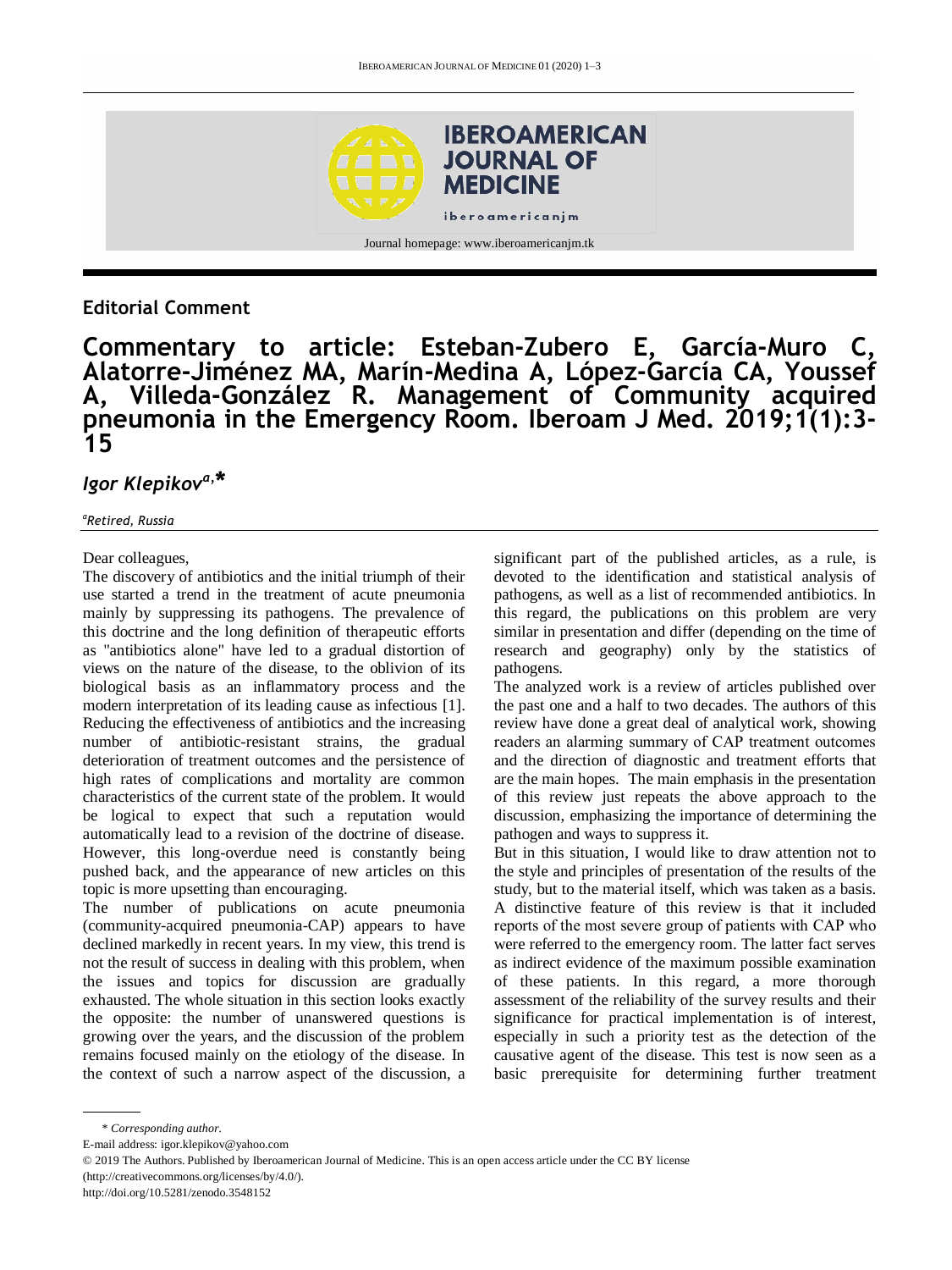outcomes. Of course, the main stake in this concept of the disease is calculated on the success of antibacterial therapy. Let's look at what criteria are currently based on specialists to assist patients with САР.

First, according to summary statistics, the causative agent of the disease remains unknown in 40-60% of patients with CAP. These data mean that antibacterial therapy is conducted empirically and depends entirely on the experience and preferences of the attending physician. For such situations, clinical and epidemiological conditions are recommended (table 2), which are a possible assumption and cannot guarantee the accuracy of the bacteriological diagnosis. Thus, the microbiological diagnosis of CAP in most patients remains unidentified, and antibacterial therapy is carried out on the basis of assumptions. In this regard, it is appropriate to recall the historical beginning of the era of antibiotics, when 2-3 injections of penicillin (the only drug in that period) were often sufficient to obtain a noticeable clinical effect and no one complained about the shortcomings of bacteriology. Today, the use of drug combinations and long-term treatments are often ineffective.

Secondly, it is a pity that the authors of the review did not attach due importance to the nature of the material subjected to bacteriological research. Currently, material outside the area of inflammation is widely used, such as nose-mouth-pharynx smears or the detection of indirect signs of the presence of certain strains in the patient's body (the review mentions antigenuria). From the point of view of known facts, such methods of bacteriological diagnosis should also be considered approximate. For example, it is well known that healthy people can be carriers of opportunistic and antibiotic-resistant strains. However, the mere presence of a microbe in the body does not necessarily mean the development of a disease. Moreover, microorganisms from the list of the most frequent causative agents of CAP (including table.1) usually belong to representatives of the symbiotic microflora and any of them can be the causative agent, while others will be found outside the focus of inflammation.

The only way to accurately determine the causative agent of CAP can be attributed to the receipt of material directly from the zone of inflammation. But, this possibility appears only in the later stages of the disease in a relatively small group of patients in the case of purulent complications. However, the results of bacteriology in purulent complications cast doubt on the infectious concept of CAP, as in a number of patients, despite the development of pleural empyema, crops are sterile. In other words, inflammation progresses despite suppression of microflora [1].

If we now try to assess the practical benefits of the dominant desire by any means to determine the causative agent of CАP, then, from my point of view, it is purely declarative and does not have a decisive (as implied and asserted in modern publications) influence on the final results of treatment [2-5].

Finally, another section of the review deserves attention,

which also follows from the infectious concept of the disease and is more indicative and recommendatory than a guide to the practical effects on the course of the inflammatory process in the lungs. We are talking not so much about prognostic factors, the value of which is mainly cognitive-consultative in nature, as about the criteria for the development of sepsis and shock states. These criteria are presented as a result of exposure to aggressive microflora and this presumed cause of disease severity is not questioned in the absence of objective evidence. In connection with the last remark, it is necessary to recall the fundamental principles of the origin and development of CAP, which can hardly be revised and rejected, and their impact on the dynamics of the disease will act regardless of our attitude to them.

CAP is a classic inflammatory process based on a vascular response with a regular sequence of stages. The intensity of such a reaction is an individual feature of the body and depends on its sensitization and the variant of the immune response. Among the long list of acute inflammatory diseases, CAP is the only process that is localized in the vessels of the small circle of blood circulation. The inseparable anatomical connection and the inverse dependence of blood flow in the small and large circulatory circles is the leading cause of the difference in the pathogenesis of CAP from other inflammatory processes, even in conditions of coinciding etiology. Therefore, shock, which is observed in aggressive forms of CAP, has its own unique mechanism, and its interpretation as septic is not confirmed by objective criteria in the examination of this group of patients [6-10].

The lack of direct confirmation of the cause of this severe complication leads researchers to look for suitable explanations. In terms of the prevailing ideas about the infectious nature of the disease, the criteria for sepsis (table. 3) there are such assumptions. At the same time, the frequency of the main confirmation of the septic nature of complications (positive blood culture) is not even given. The latter fact is not surprising, since in publications on this topic only rarely can be found mention of a low percentage of detection of bacteremia in the most severe patients with САР [10].

Just as the position and angle of view change our ideas about the object in question, so the interpretation of the results of one study will differ depending on the ideas about the phenomenon being studied. I think it makes no sense to analyze the minor details of this article, which are a natural consequence of the modern CAP doctrine.

Despite the above comments, this article has one undoubtedly important quality. Having done a complex analytical work, the authors presented the final result of the main efforts of specialists in different parts of the world in recent years. These generalized comparisons allow us to note that the main reason for the unsuccessful treatment of patients with cap were before and remain at the present stage distorted ideas about the nature of the disease, which do not have a clear informative and objective confirmation. The discrepancy between the dominant assumptions and